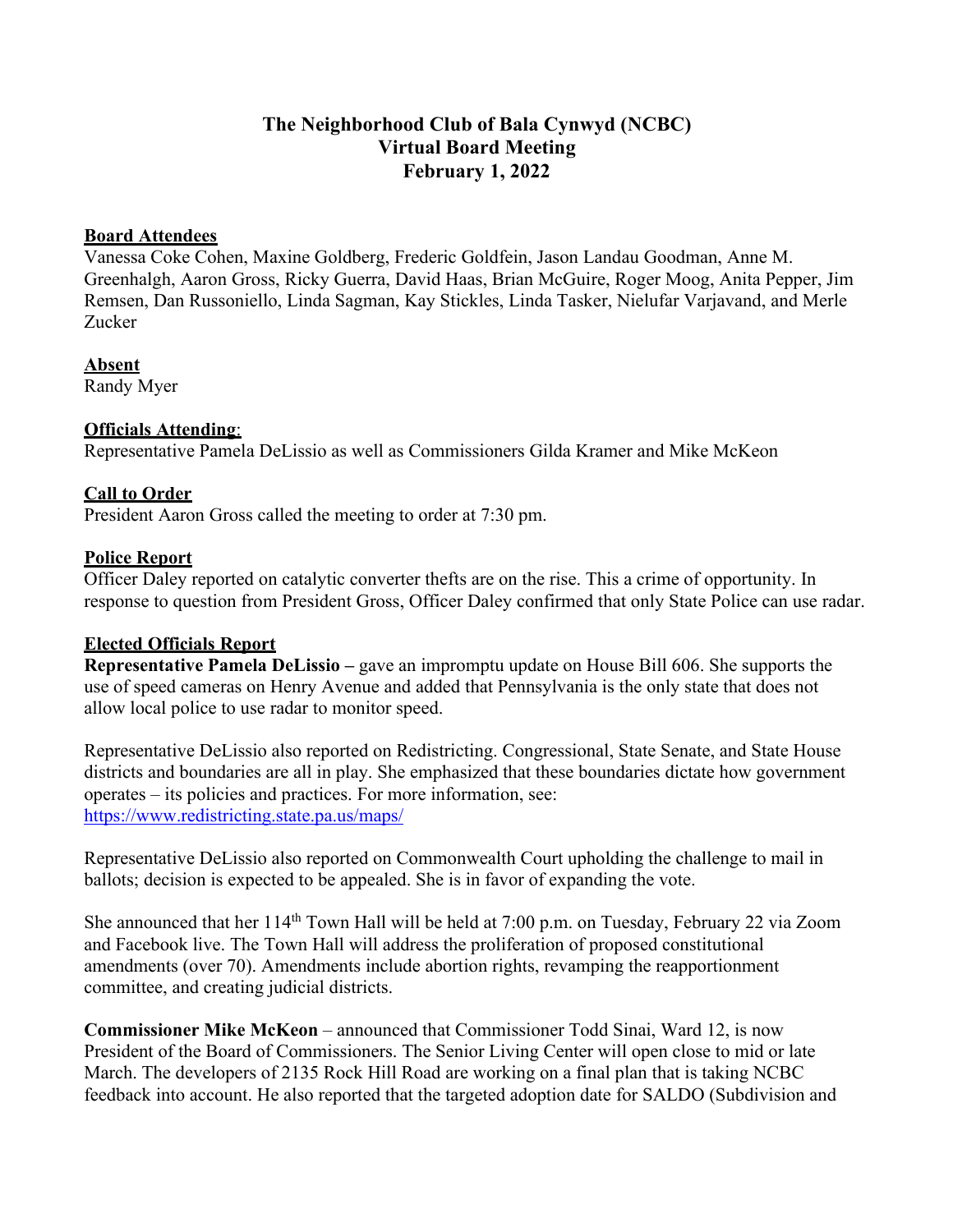Land Development Ordinance) is April 2022. Commissioner McKeon also recommended that a master plan for the City Avenue District could be funded with American Relief funding, available to the Township from the federal government because of the impact of the COVID pandemic.

**Commissioner Gilda Kramer –** reminded the Board to apply for a mail-in ballot. See: [https://www.vote.pa.gov/Voting-in-PA/Pages/Mail-and-Absentee-Ballot.aspx.](https://www.vote.pa.gov/Voting-in-PA/Pages/Mail-and-Absentee-Ballot.aspx) The Board of Commissioners is addressing several questions of interest. Should the Trail be kept open at night for commuting? Another issue is the parking policy (with one of its aims is to increase parking around the train stations). Commissioner Kramer also announced the formation of an American Rescue Plan engagement committee. The committee will reach out to the community to solicit recommendations about how to spend the \$13.5 million available. Of the funds that have been allocated so far, most have gone to long-term capital projects such as the Ardmore and the Bryn Mawr community centers. Commissioner Kramer also announced that the Township is building a sustainability plan and stakeholder committee. Finally, she reported that the COVID-19 has remained very high in our community, although the peak seems to have occurred about two weeks ago. In the last week, there have been 224 new positive cases in the Township, down from a high of almost 700 a few weeks ago, but still about double the number at this time last year.

### **President's Report**

**President Aaron Gross** – relayed that the Narberth Gardening Club will be meeting on February 3 at 7:00 p.m. by Zoom. The NCBC will collaborate with the Friends of the Cynwyd Heritage Trail on tree planting. To this end, the NCBC needs three tree tenders; the Club would pay for the training.

President Gross met with Chris Leswing on several matters. Right now, the Township is working on a master plan for Ardmore. Next in line is Penn Valley. The Merion/Cynwyd Shopping Center would be included in the Penn Valley masterplan.

He also recommended that the NCBC initiate a "new home owner's packet"; this initiative would help grow our membership.

He is looking for volunteers: to take care of the website calendar, to expand its use beyond zoning dates; to work on economic improvement (for example, Bala Avenue, Merion/ Cynwyd, and Rock Hill Road); and to reach out to local businesses.

Finally, President Gross proposed a future discussion about our bylaws – He proposed that we change the bylaws so that the Civic can move to "support" – and not simply move to "oppose."

#### Treasurer's Report

**Past President Ricky Guerra** – gave an overview of the 2022 budget. To offset the cost of mailings, he recommended selling ads in the newsletter to raise \$2,000 in sponsorship. The budget also assumes that the Independence Day Committee will raise \$8,500 in revenue. President Aaron Gross moved to pass the Treasurer's Report. Maxine Goldberg seconded the motion. The motion passed unanimously. In addition, Merle Zucker moved to approve the monthly Treasurer's report. Aaron Gross seconded the motion. The motion passed unanimously. See financial position and statement of activity, appended.)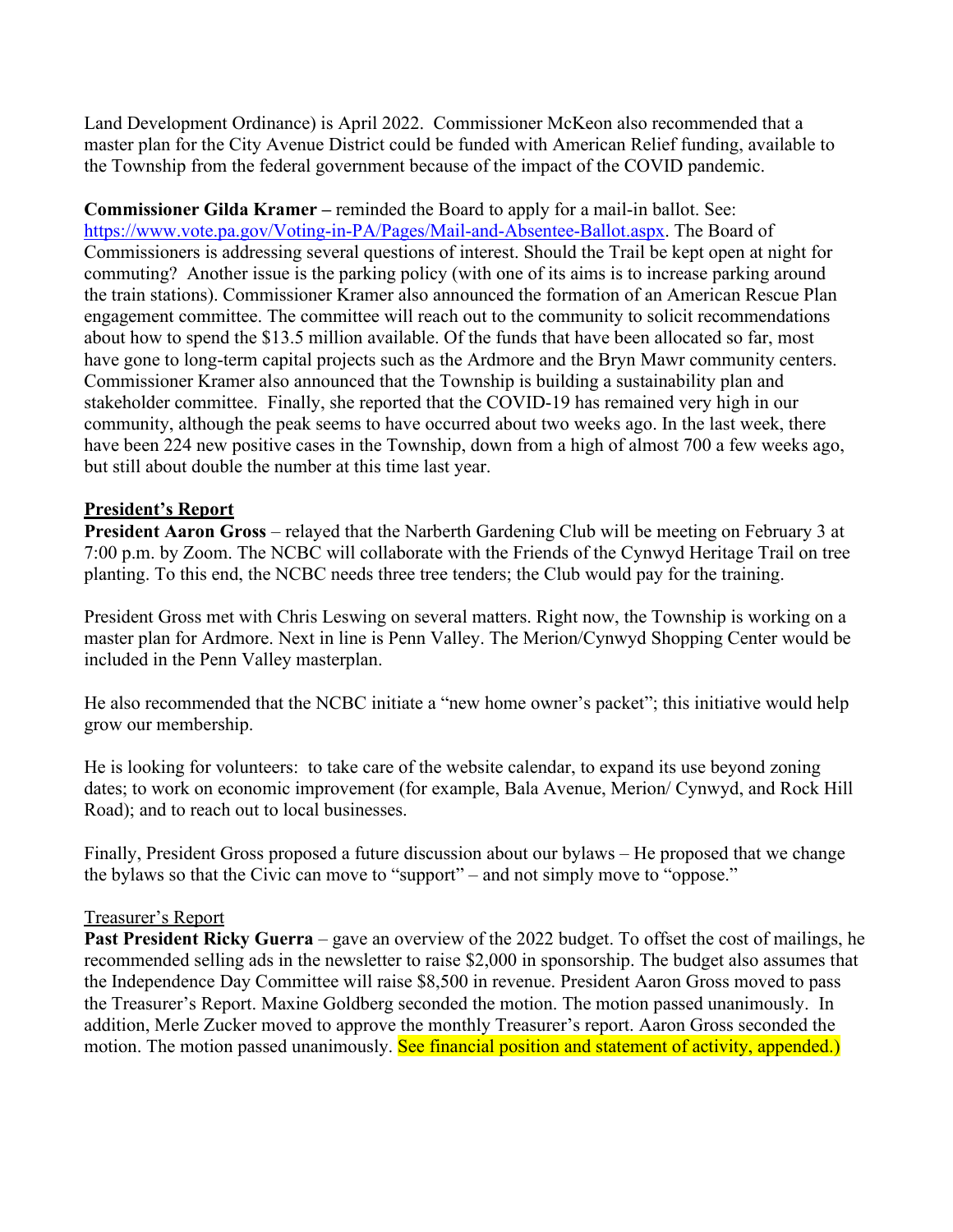### **Secretary's Report**

**Secretary Anne M. Greenhalgh** – presented the January 2022 minutes. Aaron Gross moved to approve the minutes. Vanessa Coke Cohen seconded the motion. Brian McGuire and Jim Remsen abstained. The Board approved the January 2022 minutes.

### **INTRODUCTION OF BRYAN FENSTERMAKER, CEO, CITY AVE SPECIAL SERVICES DISTRICT**

Bryan is the new CEO of the CASSD following the well-deserved retirement of Terry Foley. He has significant experience leading community organizations in South Philadelphia, and will be bringing his wealth of experience, knowledge, and reputation to benefit our district. He has been in the role for about three weeks. See: [https://cityave.org/.](https://cityave.org/)

## **206-216 BALA AVENUE & 5-9 N. HIGHLAND AVENUE, BALA CYNWYD, WARD 9, LD #3792A**

David Blumenfeld commented on the Mayer project and an Amendment to a Final Plan, showing *an increase from 83 to 86 residential units and an addition of two parking spaces.* Previously, in 2018, Lower Merion Township granted approval for the demolition of all existing buildings (since completed), consolidation of five lots to create a 57,939-sq. ft. (1.33 acre) lot, construction of a new five-story mixed-use building with a 35,551-square foot footprint containing 6,650 square feet of ground floor retail along Bala Avenue and 86 apartments, and two levels of structured parking accessed from vehicular driveways from Bala Avenue and N. Highland Avenue. However, Blumenfeld explained his architect, in error, had not identified the correct number of apartments on the plans previously submitted for the Township approval – the proposed Amendment is to correct that error.

The main concern expressed by the Board was parking. David Haas made the point that the Township needs to take a comprehensive approach to the parking issue in Bala. For example, the streets should have metered parking. Residents should be able to get parking permits for their cars. But, parking permits should not be available to apartment dwellers who have parking spots available to them in their apartment building. Residents with parking spots in apartment buildings near the train station should not be permitted to have commuter permits

Dan Russoniello moved to take no position on the Developer's proposed plan amendments. David Haas offered a "friendly amendment" to the motion—to take no position so long as the Township addresses the parking issue in Bala. Brian McGuire seconded the motion. The Board gave its unanimous approval.

### **Standing Committee Report**

**Membership Committee --** Vanessa Coke Cohen, Linda Tasker, and Randy Myer met to discuss hosting free events per quarter, for example, a plant exchange.

**Zoning –** Frederic Goldfein, Dan Russoniello, and Brian McGuire will lead the committee.

Roger Moog will attend a February 3 meeting (organized by Sutton Terrace, the Fairmont, the Corinthian, and 191 Presidential Boulevard) about a proposed round-about at the intersection of Belmont and St. Asaph's.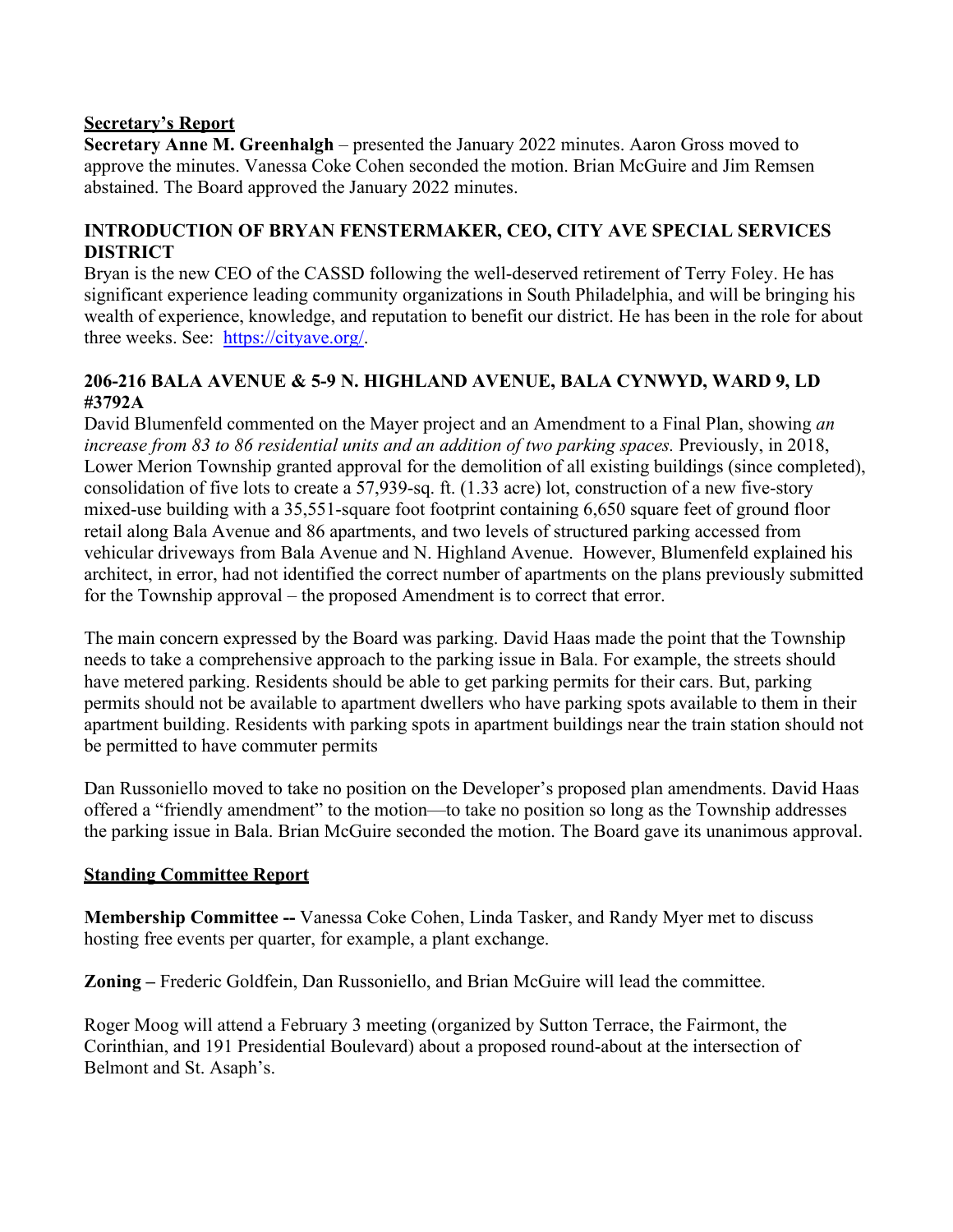Ricky Guerra moved to take no position on 111 Presidential but asked that the applicant work with the Township to request a waiver for the on-street parking requirement. Roger Moog seconded the motion. David Haas abstained. The Board passed the motion.

**Environmental Committee** -- Linda Tasker has requested a place on the Township Sustainability Advisory panel.

**Federation –** Maxine Goldberg reported that Kimkos is taking over the properties on Coulter Avenue in Ardmore, across from the Farmer's Market. St. Joe's is also working towards the construction of an underpass under City Avenue.

**City Avenue Master Plan Ad Hoc Committee** – Roger Moog reported that money is available to do a master plan, but the Township has other priorities. The main reason is that a number of projects are, by right, already grandfathered. But residents and the NCBC are very concerned about all of the intense development that is by right and the traffic congestion that results.

**Newsletter committee** – Jim Remsen reported that the first newsletter will go about before the Independence Day Celebration.

#### **Old Business**

None.

#### **New Business:**

President Gross made a motion to spend up to \$500 for tree tenders; Ricky Guerra seconded the motion. The motion passed unanimously.

### **Adjourn**

David Haas moved to adjourn the meeting. Anne Greenhalgh seconded the motion. The Board gave its unanimous approval.

The next meeting will take place on March 1, 2022 at 7:30 p.m. via Zoom

Respectfully submitted, Anne M. Greenhalgh, Secretary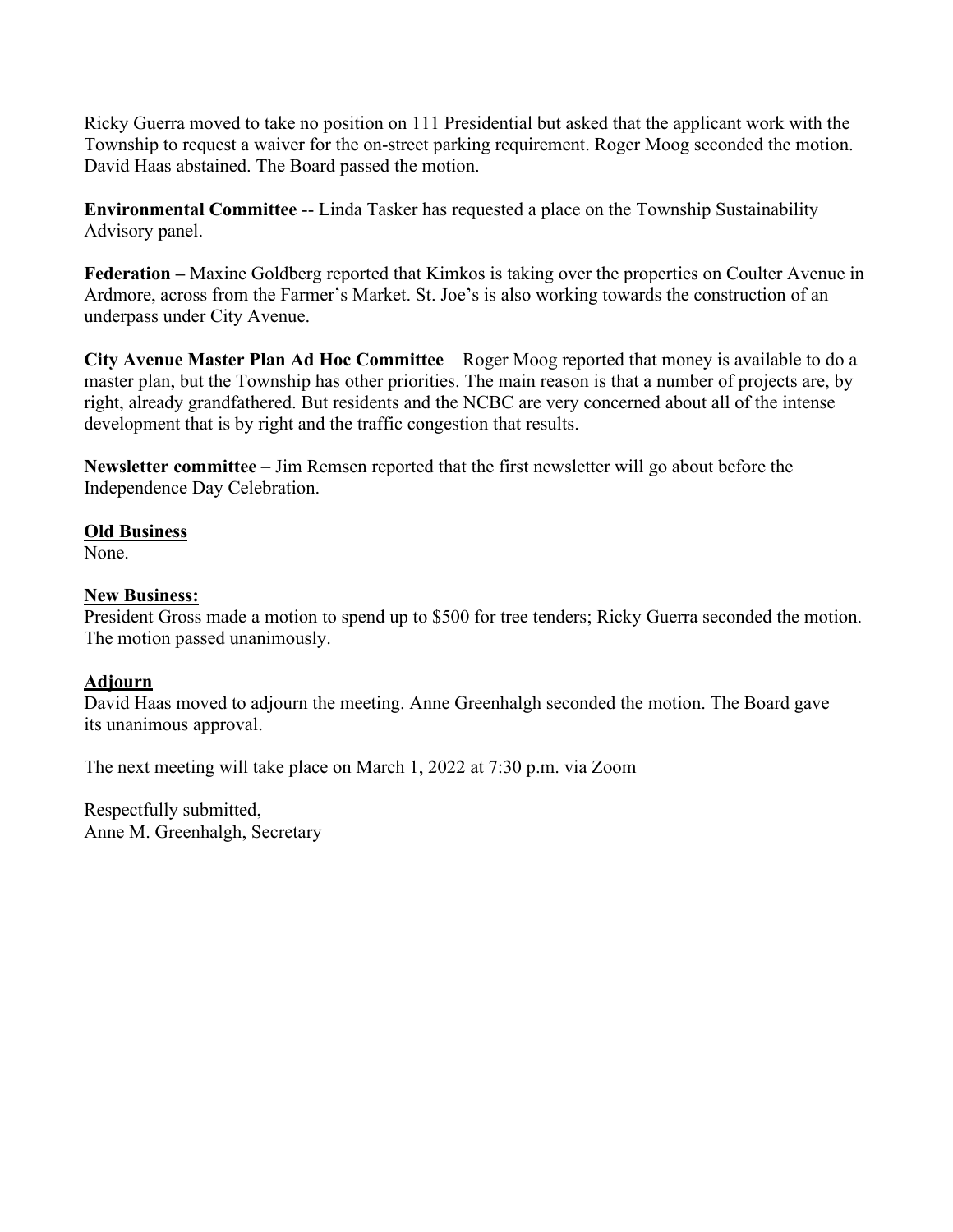# Neighborhood Club of Bala Cynwyd

# Statement of Financial Position

As of February 1, 2022

|                                        | <b>TOTAL</b> |
|----------------------------------------|--------------|
| <b>ASSETS</b>                          |              |
| <b>Current Assets</b>                  |              |
| <b>Bank Accounts</b>                   |              |
| PayPal Bank                            | 569.93       |
| Petty Cash                             | 0.00         |
| TD Checking (x1100)                    | 14,321.97    |
| TD Money Mkt (x1953)                   | 8,204.43     |
| <b>Total Bank Accounts</b>             | \$23,096.33  |
| <b>Other Current Assets</b>            |              |
| <b>Undeposited Funds</b>               | $-10.17$     |
| <b>Total Other Current Assets</b>      | $$ -10.17$   |
| <b>Total Current Assets</b>            | \$23,086.16  |
| <b>TOTAL ASSETS</b>                    | \$23,086.16  |
| <b>LIABILITIES AND EQUITY</b>          |              |
| Liabilities                            |              |
| <b>Current Liabilities</b>             |              |
| <b>Other Current Liabilities</b>       |              |
| <b>Expense Accrual</b>                 | 0.00         |
| <b>Total Other Current Liabilities</b> | \$0.00       |
| <b>Total Current Liabilities</b>       | \$0.00       |
| <b>Total Liabilities</b>               | \$0.00       |
| Equity                                 |              |
| <b>Retained Earnings</b>               | 22,802.23    |
| Net Revenue                            | 283.93       |
| <b>Total Equity</b>                    | \$23,086.16  |
| <b>TOTAL LIABILITIES AND EQUITY</b>    | \$23,086.16  |